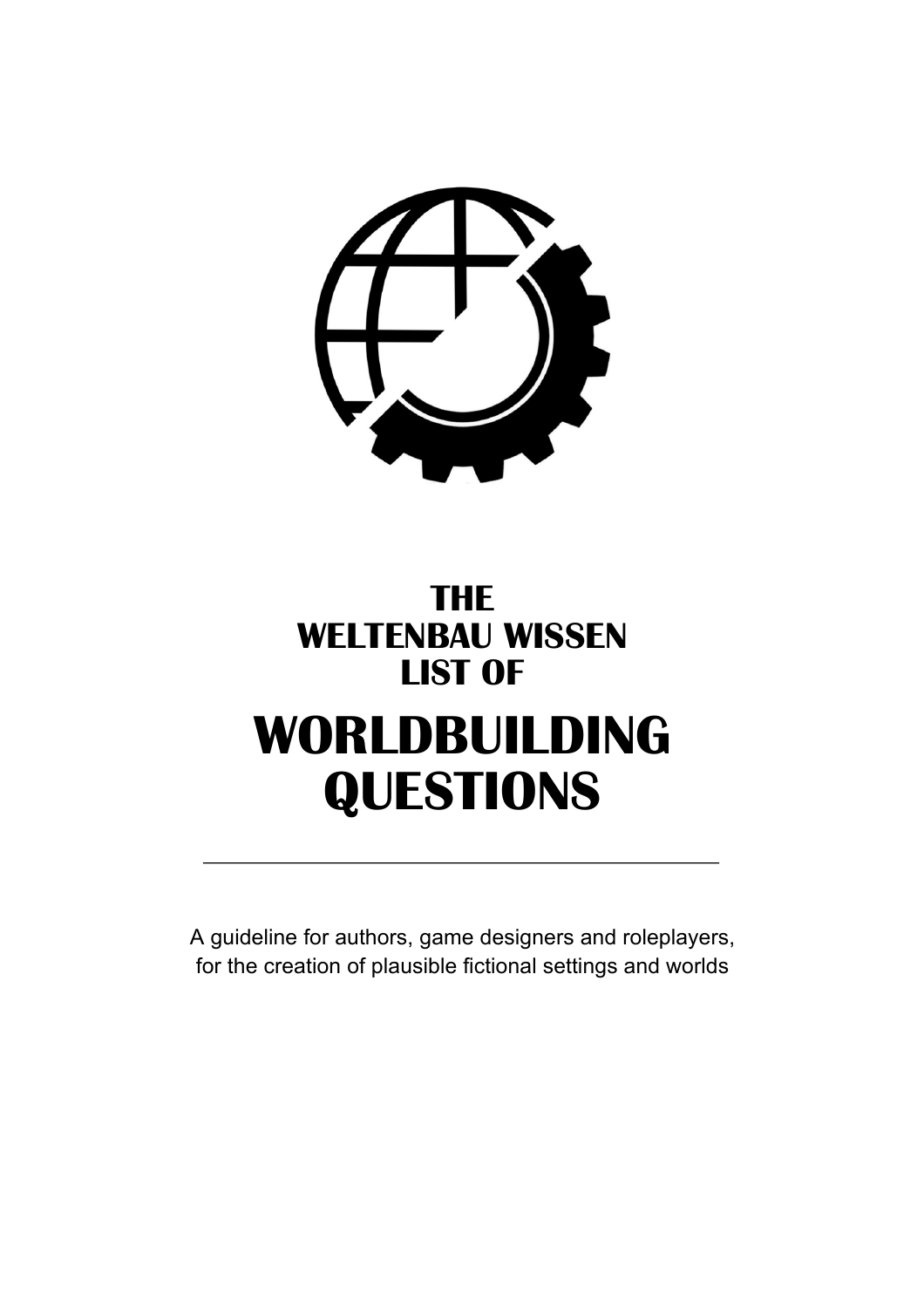Created by Michael Waning, [www.weltenbau-wissen.de](http://www.weltenbau-wissen.de/)

English version translated by [@asdhara](https://twitter.com/asdhara), edited by [@Masked\\_Piglet](https://twitter.com/Masked_Piglet) and Michael Waning, 2017



This work is licensed under a [Creative Commons Attribution-NonCommercial-NoDerivatives](http://creativecommons.org/licenses/by-nc-nd/4.0/) [4.0 International License](http://creativecommons.org/licenses/by-nc-nd/4.0/)

"Globegear" logo © Weltenbau-Wissen.de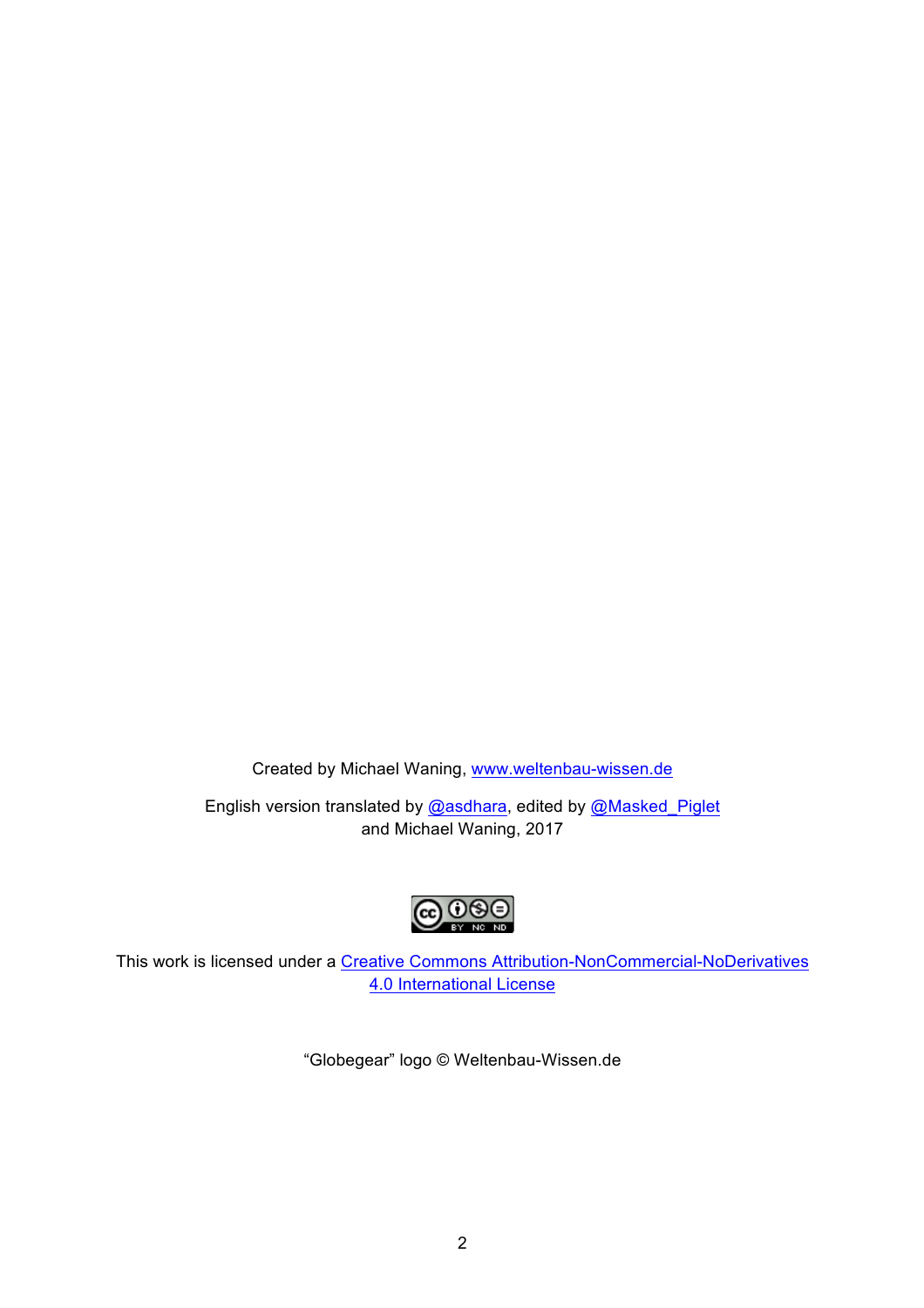# **TABLE OF CONTENTS**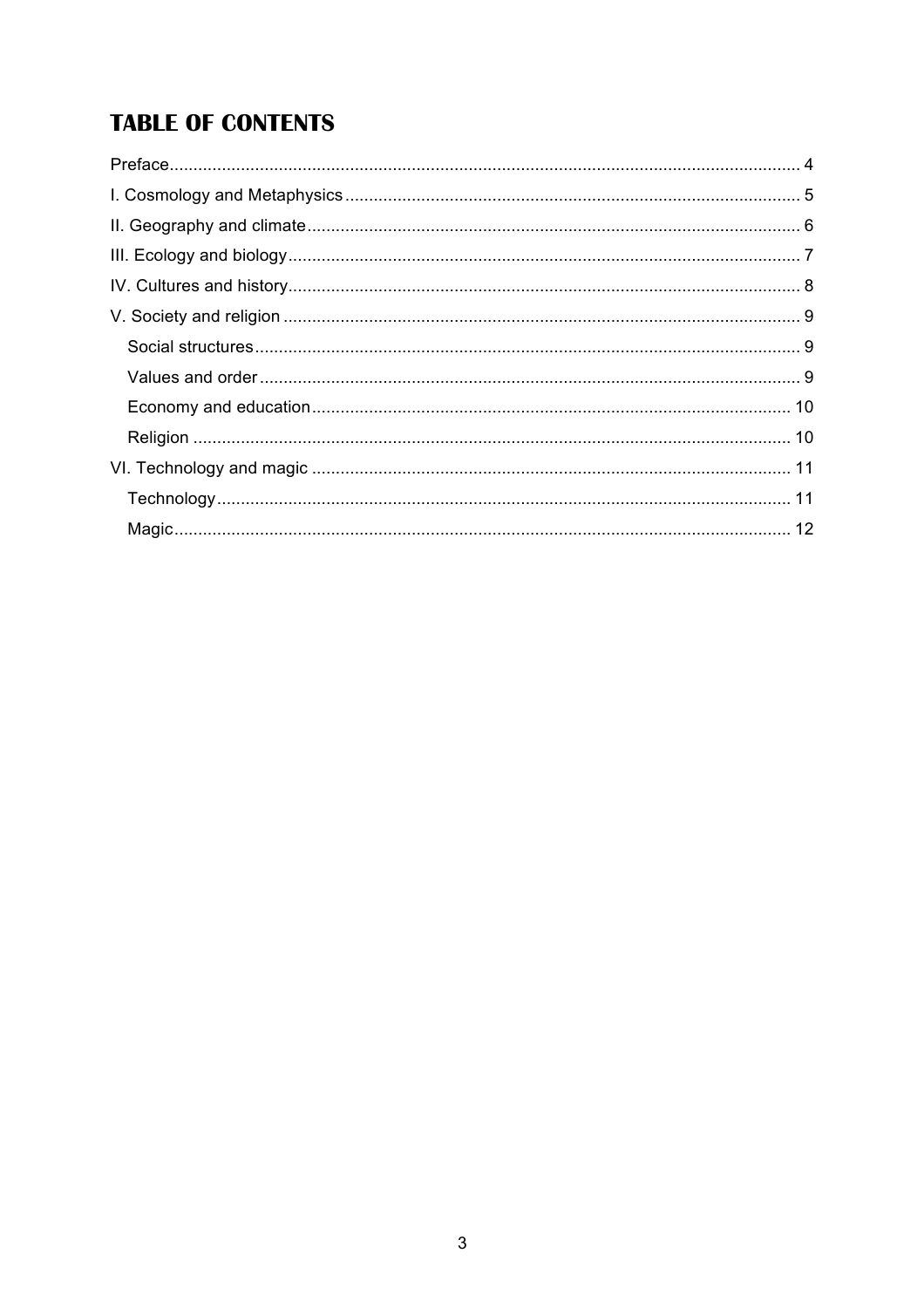# <span id="page-3-0"></span>**PREFACE**

Worldbuilding – 'Weltenbau' in German – is the creation of a fictional world which deviates from our own reality. Authors and game designers create worlds when they guide readers or gamers to fantasy realms or galaxies far, far away. Sometimes it is a roleplay game master who will invent a world and take his players for a stroll at the gaming table.

The challenge all worldbuilders face is making their fictional world believable and giving it the illusion of largeness. Successful worldbuilders will make their audience believe that behind everything they get to see, there is a hidden wealth of details, ready to be explored. This only works with a combination of both creativity and consistency: clichés and inconsistencies will destroy the immersion. Worldbuilding usually requires the worldbuilder to build up a much larger store of details and information than the audience will ever get to see: it is like an iceberg, of which the audience only sees the smallest part. On the other hand, every reader or gamer will notice sloppy world building intuitively.

The Weltenbau Wissen List of Worldbuilding Questions offers a step-by-step approach to develop a setting. It has initially been published in German back in 2015 and has enjoyed thousands of visits and more than 800 PDF downloads since. There have been occasional requests to provide an English translation and I'd like to thank [@asdhara](https://twitter.com/asdhara) for finally seeing this through, so it may help a wider community of creators.

The list is meant for all genres and media – every worldbuilder must decide for themselves which questions they want to answer for their worlds. For a world to be consistent and vibrant not all questions need to be answered – nor do I claim the list to be complete. But I like to think that it can be an inspiration to worldbuilders and a way to give their thoughts new directions.

This document is published under a [CC BY-NC-ND 4.0 license](https://creativecommons.org/licenses/by-nc-nd/4.0/). You may use, copy and redistribute this document and its contents for free (e.g. as a download on your own website), as long as you credit weltenbau-wissen.de as author, do not change the contents and do not use the document for financial gain. For feedback and questions please write to: [kontakt@weltenbau-wissen.de](mailto:kontakt@weltenbau-wissen.de)

All the best with your world building projects,

Michael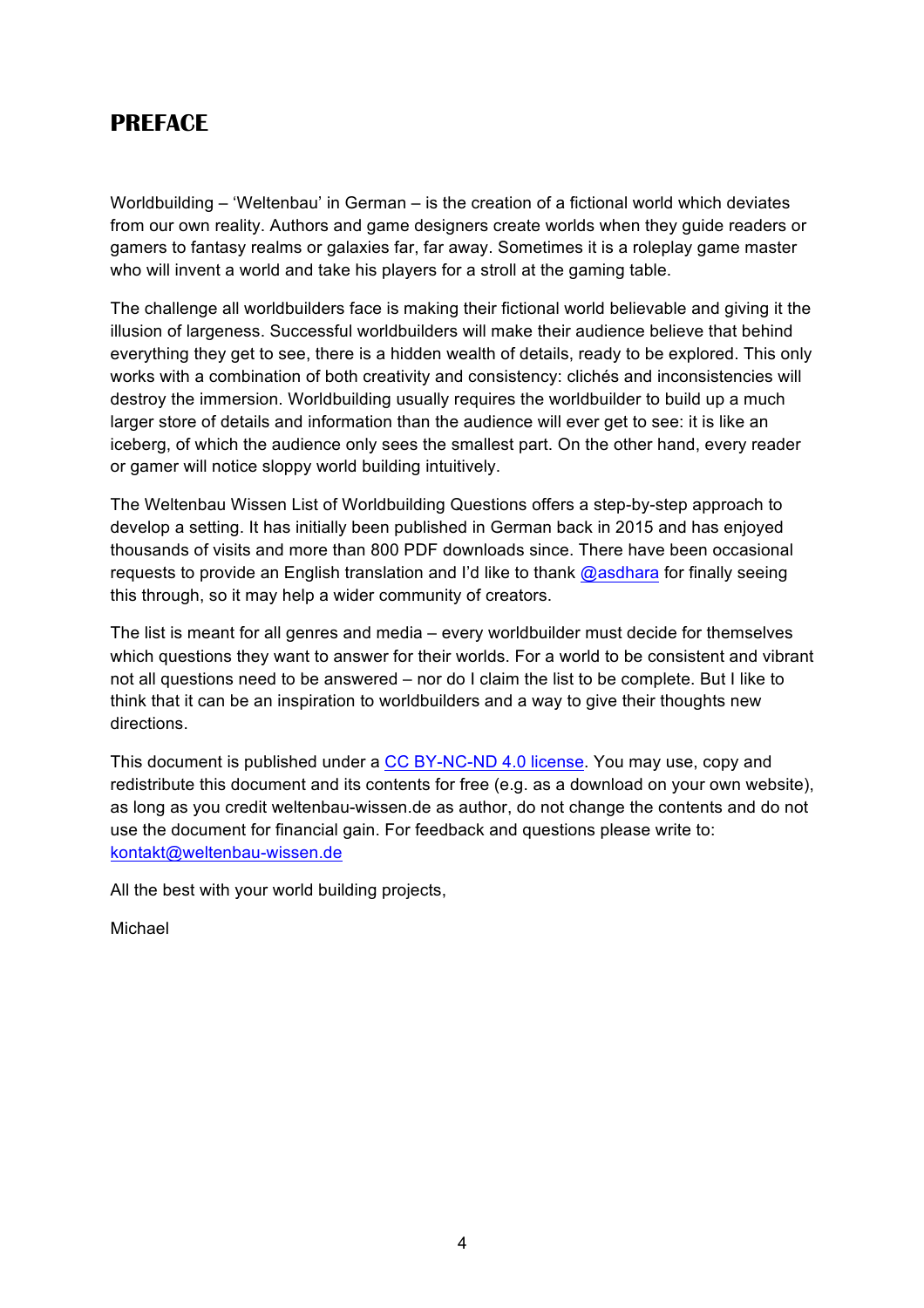# <span id="page-4-0"></span>**I. COSMOLOGY AND METAPHYSICS**

- **1.** Is your world and/or its interstellar surroundings part of the known universe, or is it (in) its own universe?
- **2.** Is your universe a conventional one: are there planets, solar systems, galaxies? How do they interact? Or does it differ significantly from ours; is it a disc, a hollow world etc.? Does the concept of a planet not apply at all, perhaps because your world is the centre of the universe?
- **3.** Is there a connection between our reality and that of your world, e.g. a parallel or an alternate universe?
- **4.** How was the world created? Was it an astrophysical event like the Big Bang, or the work of cosmic entities, like Gods? Was it a combination of both?
- **5.** Are there supernatural powers like magic or telepathy? What are the sources of such powers?
- **6.** Are there alternate planes of existence, like parallel dimensions, a ghost world, the warp? How do they differ from each other?
- **7.** Are there Gods, beings who are able to significantly influence or alter reality? Are they almighty or at least so powerful that the world's inhabitants can only comprehend them as Gods? Are they still there or have they stopped manifesting? Is it possible to meet them?
- **8.** Is your world static or are there ongoing (cosmic) developments are continents shifting, is the universe spreading, is the world moving towards a Ragnarok-like event? Is there a never-ending cycle of creation and destruction?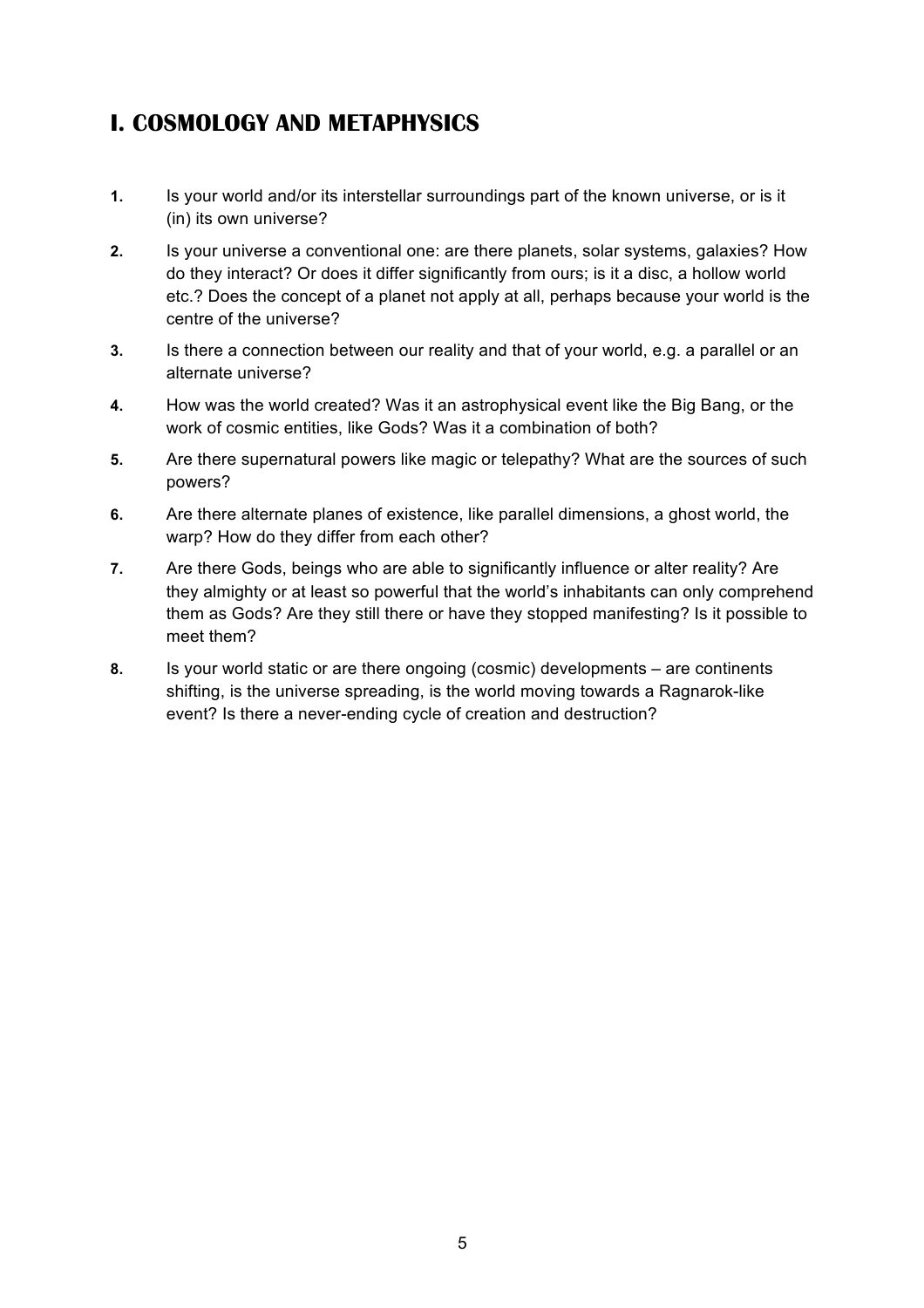# <span id="page-5-0"></span>**II. GEOGRAPHY AND CLIMATE**

- **9.** Are the ecosystems the same as on our earth, so that geographical features and climes like polar regions, temperate climate, subtropics and tropics are transferable? If the world is not a sphere, how does its (alternative) form influence the climate?
- **10.** Are there weather phenomena that diverge from the earth model? How do they happen? For example, is there increased volcanic activity; are there ice crusts, several suns or moons? How does the atmosphere differ from the one on earth, or is there no atmosphere at all?
- **11.** When looking at celestial objects, how do they appear? Is the view different from different vantage points on the world? How do they influence the climate or tides?
- **12.** Is there a day/night cycle? Are there seasons? Are they determined by the planet's orbit, axis tilt, rotation or some other phenomena?
- **13.** How much do the day-night-cycle and seasons influence the climate? How do they change the landscape? Do they, for example, produce extreme weather phenomena, expansion of deserts and ice masses?
- **14.** Are there landmasses and oceans? How do they relate to and influence each other? As result of this, are there continents or inland seas?
- **15.** Are there mountains and islands? How do they form rivers and lakes, arid and humid areas?
- **16.** Are there forces like currents and winds?
- **17.** How are raw materials and natural resources distributed? Where are they found and how easily accessible are they?
- **18.** Have life forms had influence on geographical features? If yes, was it due to natural factors like the spread of vegetation, or active interference like the spread of settlements, mining or even terraforming?
- **19.** Which geographical formations and/or landscapes are typical for the world?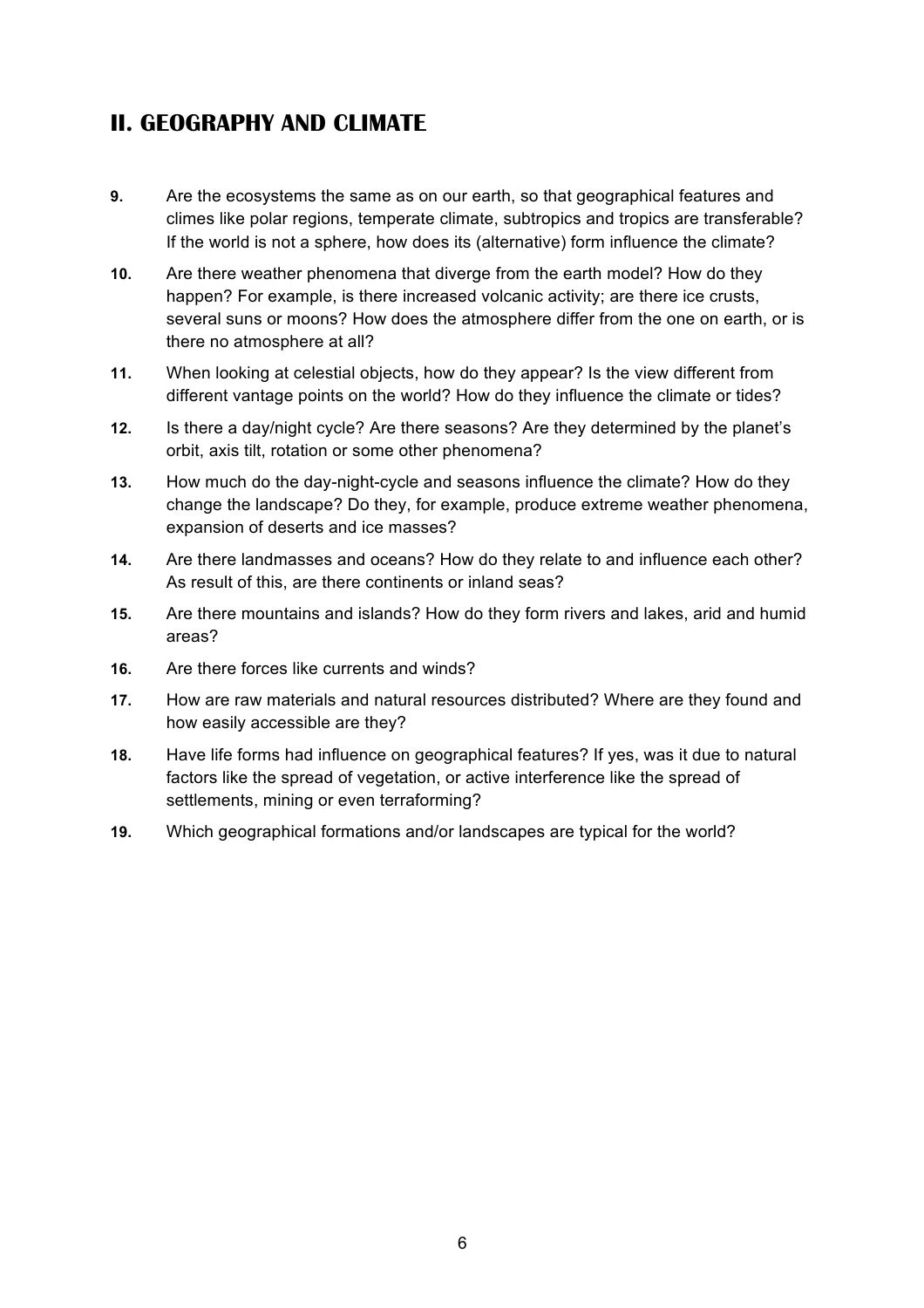# <span id="page-6-0"></span>**III. ECOLOGY AND BIOLOGY**

- **20.** Does the world have an ecosystem that is based on the one we have on earth, or are there large differences, e.g. all plants are yellow, there are forests of glowing mushrooms etc.? If the ecosystem is different, how is this explained: maybe a different atmosphere, magic etc.?
- **21.** Are the life forms a result of evolution and is there evidence, like fossils? Or has life developed during a much shorter period, as a result of creation by a (mystical) higher entity or technological advancement? Maybe the existence of life is due to colonisation from outside.
- **22.** How complex are the life forms?
- **23.** Is there life on the ground, in the air, in the sea? Are there regions that are hostile to life, or completely without life?
- **24.** What are the challenges that life forms have to face in your world? For example, a very strong or weak gravity, oceans made of gas, life forms under eternal ice, eternal night, strong radiation, magical storms. How have the life forms adapted to life in their particular environment, and are there features that are typical for the world, like blindness, several modes of respiration, multiple appendages?
- **25.** Which ecosystems and landscapes are especially distinctive, home to many species, and which characteristics make it so?
- **26.** Is there a food chain? What are typical representatives of different stages in it in various regions?
- **27.** What are typical animals in the world? How many are there? Where and how do they live? How do they reproduce and what do they eat?
- **28.** If the ecosystem is like the earth's: how do during the worldbuilding process newly invented species fit with the world? Which biological niches do they occupy? Do they replace other species and occupy their niches?
- **29.** Are there mystical and/or magical species? Are they part of the natural ecosystem or did they arrive from elsewhere in your world? Are they common, and if they are, how do they feed, where do they live and how do they defend their territory and find mates?
- **30.** Are there species that are able to consciously influence their surroundings and make tools to do it (intelligent species)? Are these species all alike (e.g. are they all humanoid?), or have they developed in different surroundings – like underwater and on the ground – and rather adapted to their environment?
- **31.** Which traits are especially characteristic for the intelligent species?
- **32.** Do all intelligent species still live? Is one of them particularly dominant, perhaps because it is more robust and reproduces more quickly?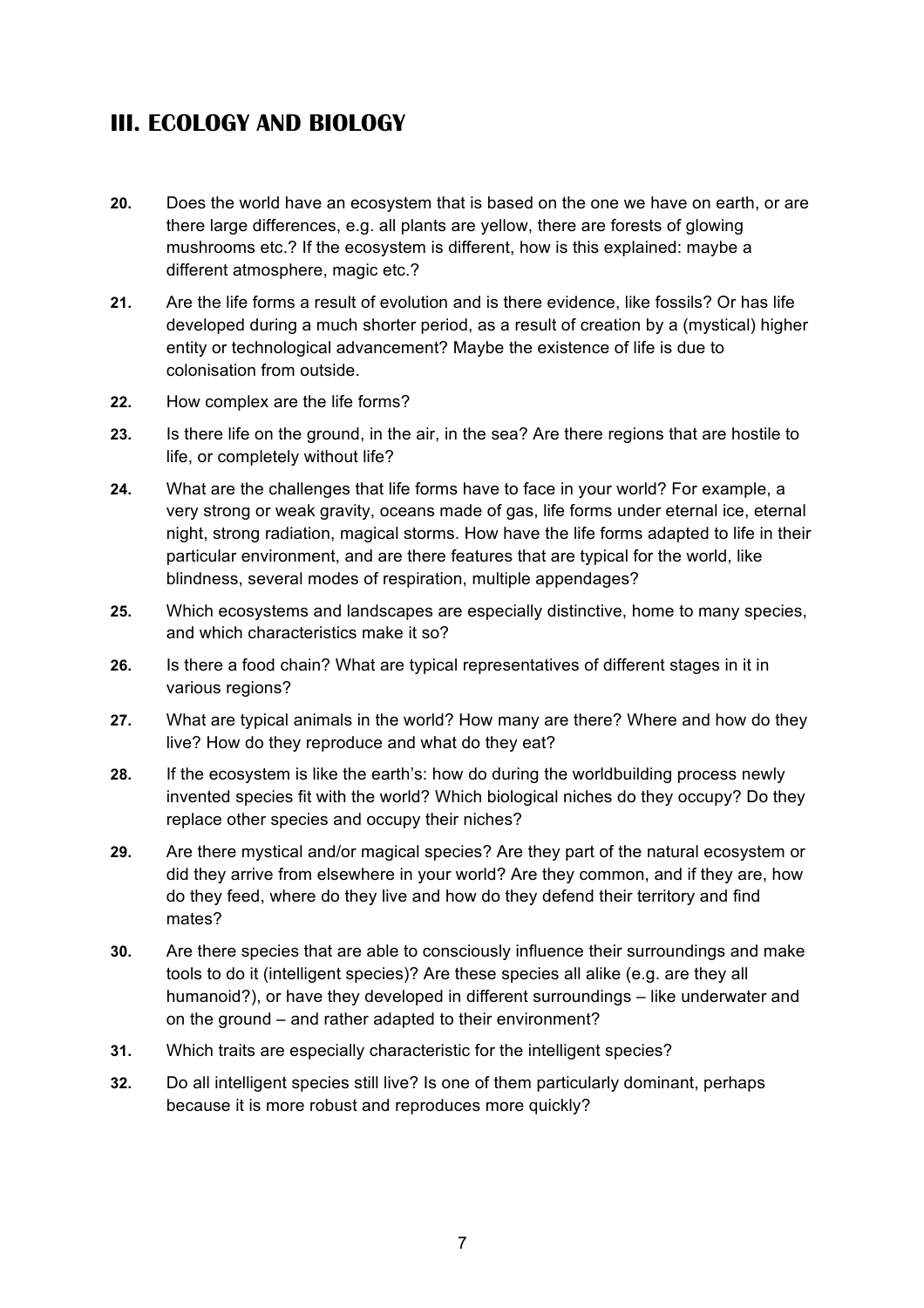# <span id="page-7-0"></span>**IV. CULTURES AND HISTORY**

- **33.** Are you defining a "present" you're working on, a period in the world's history that is especially detailed? Where is it situated in the world's history?
- **34.** Is there one or more than one "cradle of civilisation"? Where did the tool using techniques and/or organisation of larger communities originate?
- **35.** If there are more than one intelligent species: do they exist at the same time? Do they compete for space and resources? Is there a civilisation in which different species coexist? Are there biological differences that could have an influence on the civilisation, like lifespans, biology, living space?
- **36.** Where did the first cultures develop? What facilitated their rise? How did the settlement of these regions happen? How did they progress over time? Are those regions still important settlements?
- **37.** Which principles/rules determined the spread of cultures? Did climatic or geographical factors influence it? Which resources are needed, e.g. raw materials or food?
- **38.** If the world has been settled "from the outside", how did the settlers/colonisers choose locations for their initial bases? Which resources were the criteria for the choice of location?
- **39.** Which cultures had or still have an especially large impact on progress in large parts of the world? Think of factors like the spread of language, settlements, technology and religion.
- **40.** Which conflicts or events are crucial turning points in the world's history? Wars, natural events, science, teachings and technologies: how did they influence the standard of living, the spread of settlements, borders or nations?
- **41.** Has there been external influence, e.g. visitations from other worlds or appearance of deities?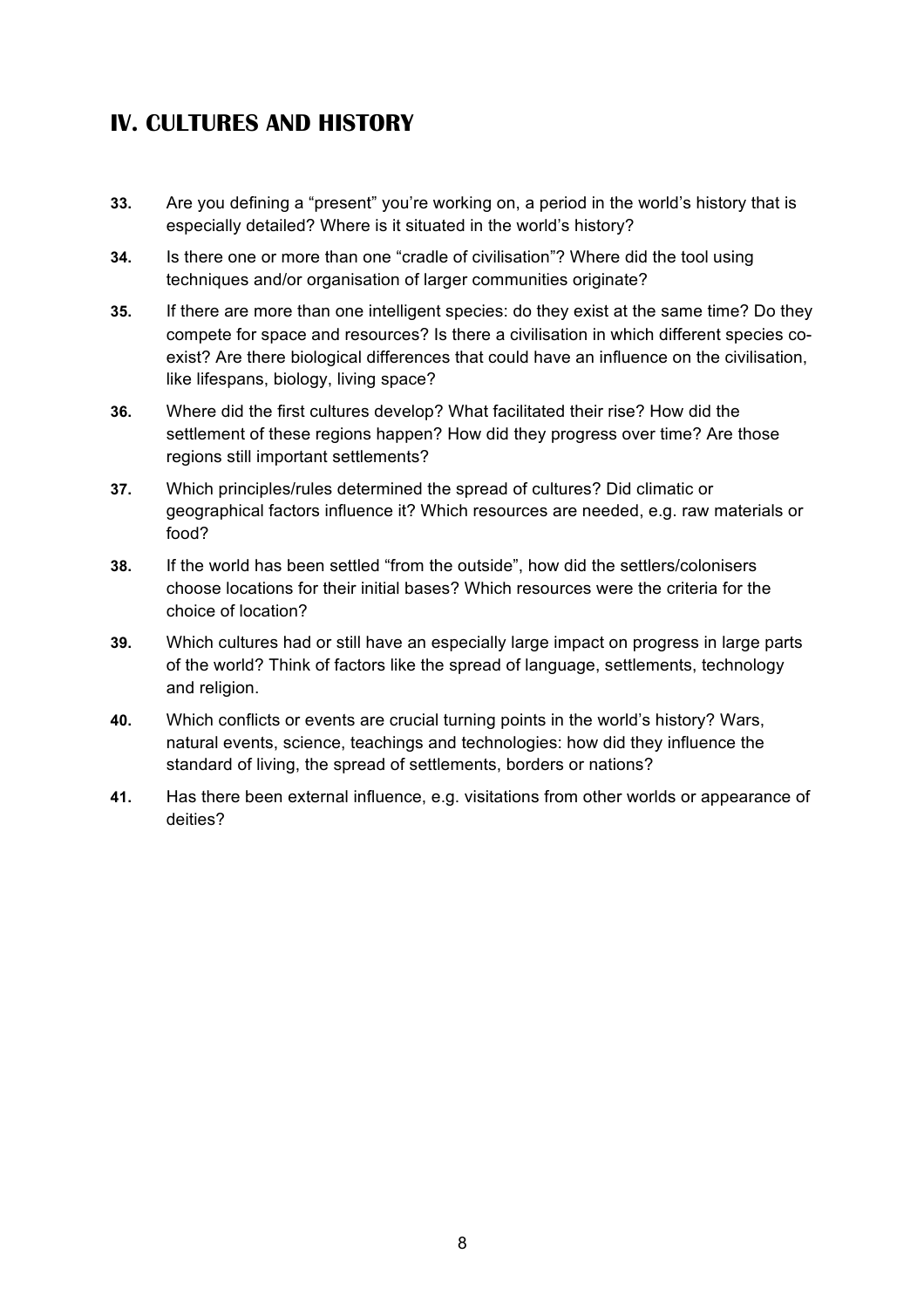## <span id="page-8-0"></span>**V. SOCIETY AND RELIGION**

#### <span id="page-8-1"></span>**Social structures**

- **42.** How are societies organised? Are there loosely organised tribes, feudal societies like fiefdoms or kingdoms, national states or transnational constructs like international or even interstellar alliances?
- **43.** How homogeneous are the various societies? Are they melting pots of different cultures or species? Or are they closed-off systems without much external influence?
- **44.** Are there different social classes? Does the distinction come from a formally established class or caste system or is it founded on economic power or religious edicts?
- **45.** How does the typical smallest social unit look like e.g. families, extended families, clans? Are there coexisting alternative models, e.g. in different social classes?
- **46.** What holds the society together? Ethnic commonalities? A long cultural history with common values, faith, economic advantages, external threats?
- **47.** How long has the society existed in its current form?

#### <span id="page-8-2"></span>**Values and order**

- **48.** How are power and government organised? Is there a democracy, an authoritarian regime, is the transfer of power arranged, e. g. by succession or by prophecy? Is it a meritocracy, where knowledge, great deeds or experience is rewarded? Is it a combination of several of these factors? Does it differ on different levels?
- **49.** Which values are especially important for the society? Are those valid for everyone, or are there differences?
- **50.** Who has legislative powers and how are they executed?
- **51.** Which factors lead to social advancement and prestige? Which ones lead to social disadvantages or expulsion from society?
- **52.** Which rights and/or duties does an average individual in society have? What about freedom of movement, the right to choose their own life's path? Are there restrictions, like being a part of a particular caste, being politically or economically dependent?
- **53.** Are there any customs or traits that are typical for the society, and how do these represent the societal values and/or the societal/economical standing? Think of clothing, festivals and celebrations, food, greetings, architecture.
- **54.** Are there diplomatic relations between societies/states/planets? How do these function?
- **55.** How does the society react to external threats? Is there a military? How is it organised?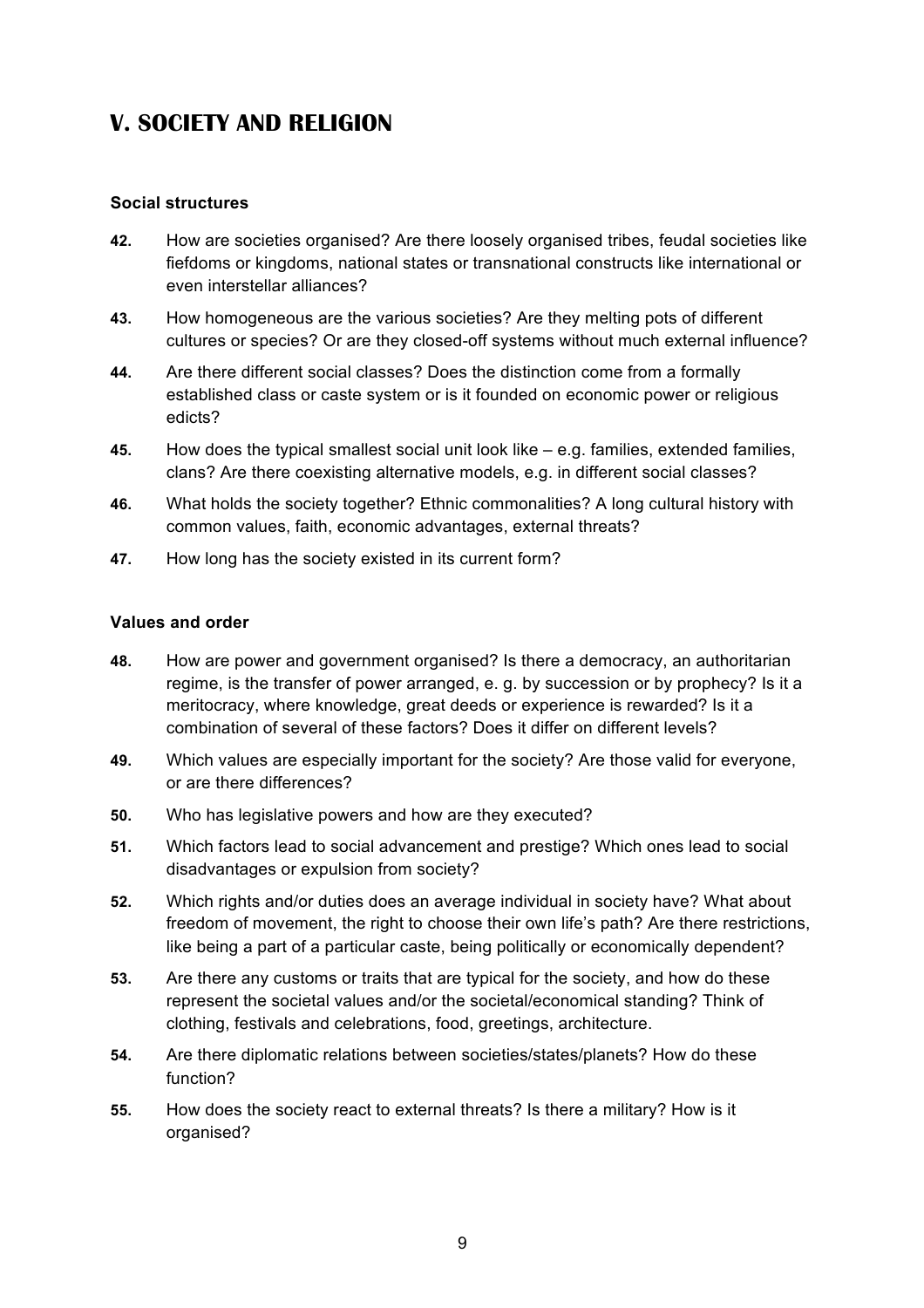#### <span id="page-9-0"></span>**Economy and education**

- **56.** Which languages are spoken? Which language has spread the most? Is there a lingua franca?
- **57.** What is the standard of living? Is there a concentration of wealth of resources, owned by a few, or is the wealth spread out evenly?
- **58.** How are goods and wares produced and how does one accumulate wealth? Is there a trading economy, currencies, credit? Is there an open market? Is the economy highly regulated by local authorities or the government?
- **59.** Is education important? How does one acquire an education? Are there rules concerning access to education? How is knowledge of crafts, magic and/or technology passed on?
- **60.** How important is scientific and/or technological progress?
- **61.** How important is art (music, literature, dance, acting, sculpting, painting etc.) in all ranks of society? Is there funding? Are artists respected?

#### <span id="page-9-1"></span>**Religion**

- **62.** How important is religion? Is it the core of societal values and daily life, or is it observed privately?
- **63.** How is the religion organised? Are there (influential) religious institutions? Who is allowed to interpret religious teachings? Are there prophets; is there a caste of priests, a priestly calling and dedicated places of worship like temples?
- **64.** How does the general population practise religion? Is it mostly a prescribed church doctrine or are there also alternative rituals and forms of worship? Do cults vary locally or depending on social status?
- **65.** Are there different religions? Is there conflict between these religions? Is there a dominant religion, or one that is common within powerful circles? Are some religions equally strong? How is the relation of more recent religions towards older ones and vice versa?
- **66.** If deities are real: how much do the faithful know about their deities' true form? How do the deities benefit from worship? How do the deities communicate with their followers?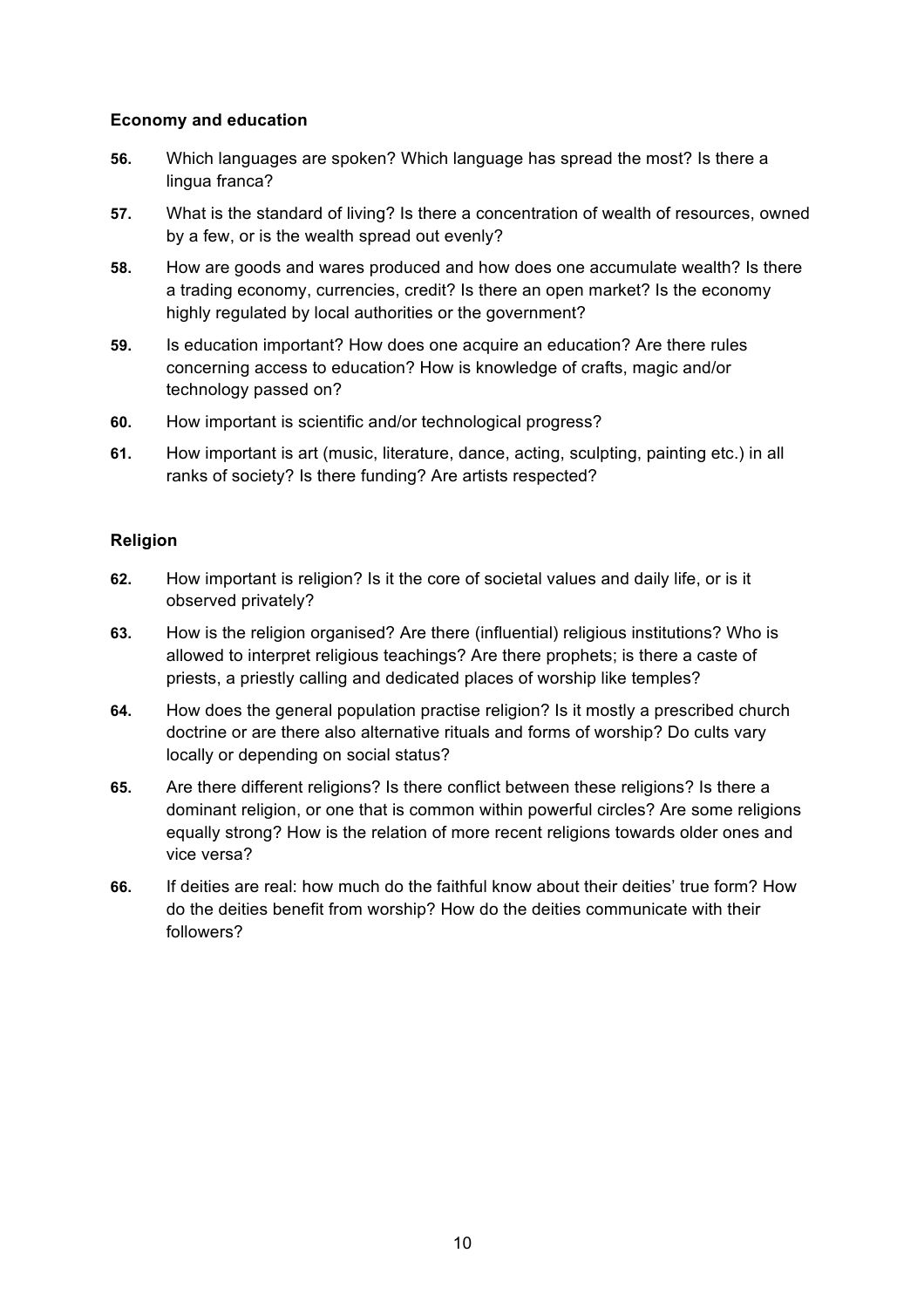### <span id="page-10-0"></span>**VI. TECHNOLOGY AND MAGIC**

#### <span id="page-10-1"></span>**Technology**

- **67.** What is the highest technology level in the largest mainstream civilisation? Which raw materials and energy sources do they use and how safe are they? How advanced is science?
- **68.** How wide is the gap in development between the technologically most and least advanced societies, or the most privileged and poorest classes within a single society?
- **69.** How is knowledge recorded and passed on? Are literacy and a basic understanding of math widespread?
- **70.** Is some work typically done by hand? Do machines or computers help?
- **71.** What means of communication are there, which are particularly progressive, which ones are commonplace and widely available?
- **72.** What means of transport exist, which are particularly progressive, which ones are commonplace and widely available? What distances can be travelled safely, what would be a risky expedition or thought of as impossible – e.g. sailing around the world, travel to other galaxies?
- **73.** How far has medicine progressed, which diseases and injuries can be treated successfully?
- **74.** What kind of technologies are used for armed conflicts?